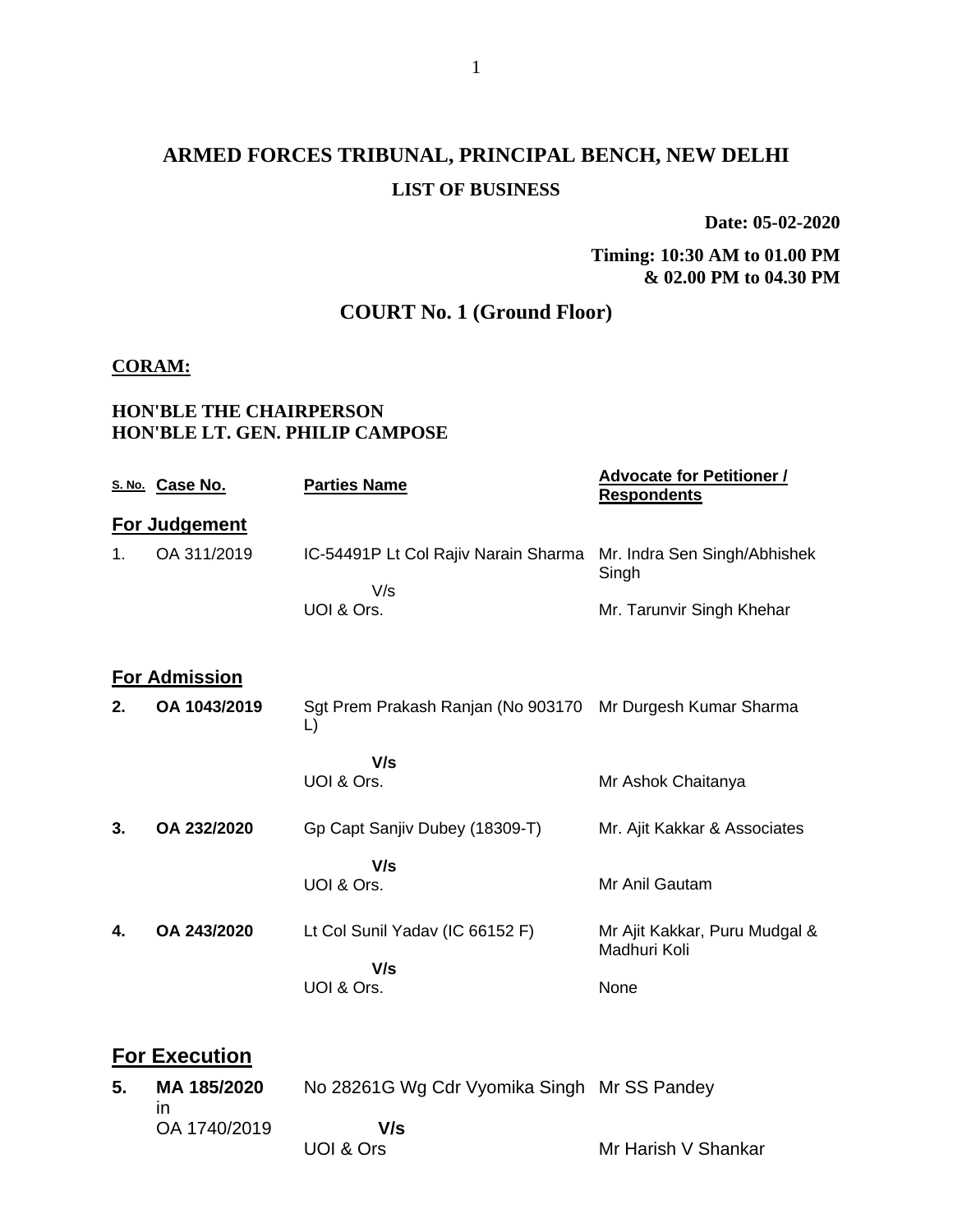|     | <b>For Orders</b>                   |                                       |                                                                           |  |  |  |
|-----|-------------------------------------|---------------------------------------|---------------------------------------------------------------------------|--|--|--|
| 6.  | RA 62/2019<br>ın                    | Mr. Ashish Singh Bora                 | Mr. Jagdish Singh                                                         |  |  |  |
|     | MA 2090/2019<br>ın                  | V/s<br>UOI & Ors                      | Mr. Rajeev Kumar                                                          |  |  |  |
|     | OA 1344/2019                        |                                       |                                                                           |  |  |  |
| 7.  | MA 278/2020<br>ın                   | Brig Rajeev Nanda                     | Mr Indra Sen Singh & Abhishek<br>Singh                                    |  |  |  |
|     | OA 292/2016                         | V/s<br>UOI & Ors                      | Mr. Harish V Shankar                                                      |  |  |  |
|     | <b>For Hearing</b>                  |                                       |                                                                           |  |  |  |
| 8.  | OA 647/2019<br>with                 | Lt Col Ashish Khanna (IC 65008 A)     | Mr SS Pandey & Associates                                                 |  |  |  |
|     | MA 276/2020                         | V/s<br>UOI & Ors.                     | Mr. Anil Gautam                                                           |  |  |  |
| 9.  | OA 823/2019<br>with<br>MA 1461/2019 | Sep Bhupender Kumar (No 4574801<br>X) | Mr DS Kauntae                                                             |  |  |  |
|     |                                     | V/s<br>UOI & Ors.                     | Mr Ashok Chaitanya                                                        |  |  |  |
| 10. | OA 1167/2019                        | IC-44277Y Brig MS Shergill            | Mr. SS Pandey                                                             |  |  |  |
|     |                                     | V/s<br>UOI & Ors.                     | Mr Karan Singh Bhati, Sr CGSC                                             |  |  |  |
| 11. | OA 1216/2019                        | No. 2891513-N Hav Karan Pal (Retd.)   | Mr. Sitikanth Nayak                                                       |  |  |  |
|     |                                     | V/s<br>UOI & Ors.                     | <b>Mr Arvind Patel</b>                                                    |  |  |  |
| 12. | OA 1376/2019                        | No. 931898-G Cpl Neeraj Kumar Pal     | Mr. Virender Singh Kadian                                                 |  |  |  |
|     |                                     | V/s<br>UOI & Ors.                     | Mr DK Sabat                                                               |  |  |  |
| 13. | OA 1610/2019<br>with                | No 14429441H Sep Sujeet Kumar         | Mr Virender Singh Kadian                                                  |  |  |  |
|     | MA 162/2020                         | V/s<br>UOI & Ors.                     | Mr JS Rawat                                                               |  |  |  |
| 14. | OA 1965/2019<br>with                | MR-05644K Brig Surajit Basu           | Mr. Indra Sen Singh/Abhishek<br>Singh                                     |  |  |  |
|     | MA 81/2020                          | V/s<br>UOI & Ors.                     | Mr. Karan Singh Bhati, Sr.<br>CGSC for R 1-4, Mr. Dinkar<br>Adeeb for R-5 |  |  |  |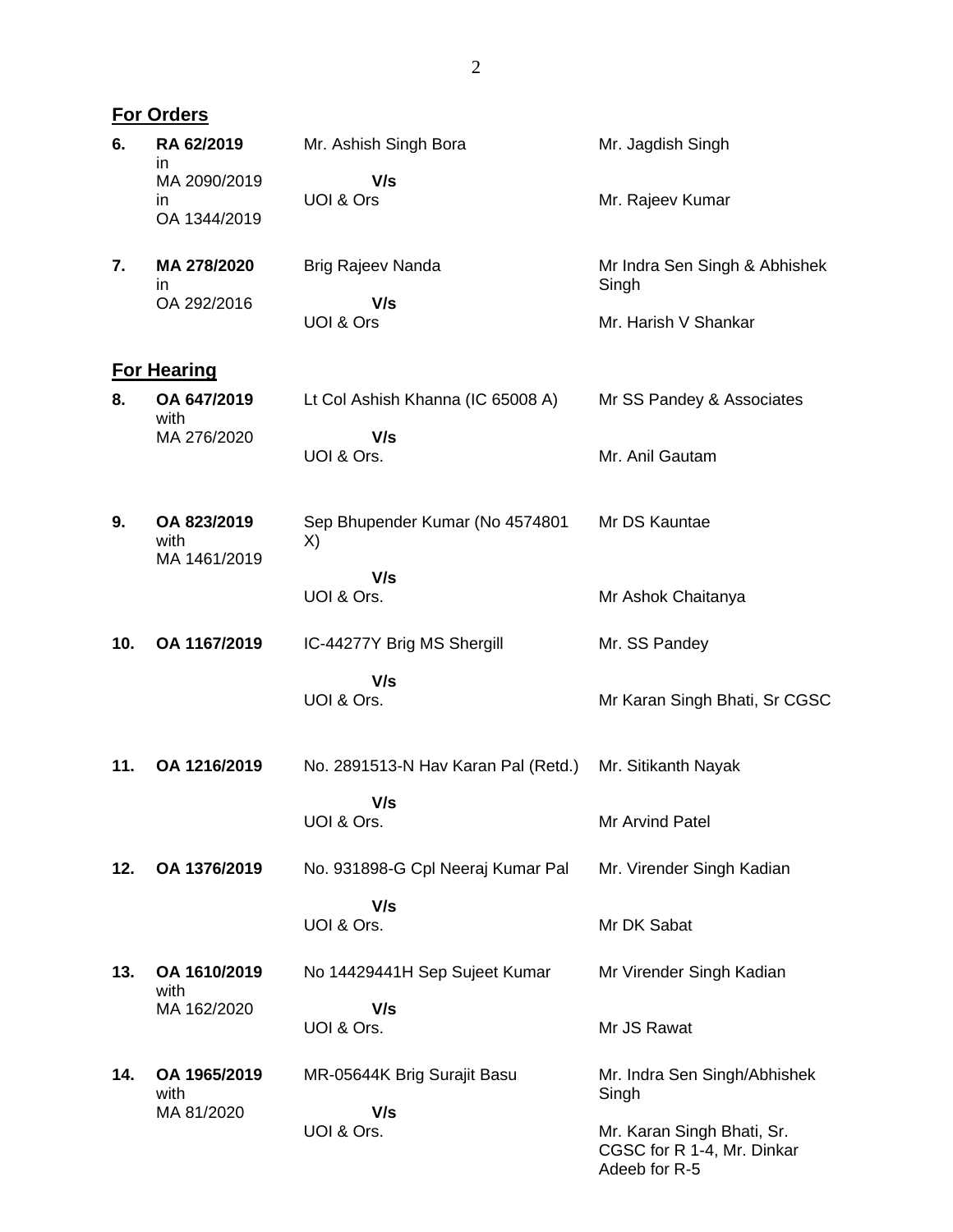| 15. OA 2411/2019 | No. 2480235 L/Nk (GD) Narinder Singh Mr. Manoj Kr Gupta |               |
|------------------|---------------------------------------------------------|---------------|
|                  | V/s<br>UOI & Ors.                                       | Mr. V S Tomar |

# **For Final Hearing**

| 16. | OA 6/2019 | Wg Cdr R S Chauhan (24077-B) | Mr. Ajit Kakkar           |
|-----|-----------|------------------------------|---------------------------|
|     |           | V/s                          |                           |
|     |           | UOI & Ors.                   | Mr. Tarunvir Singh Khehar |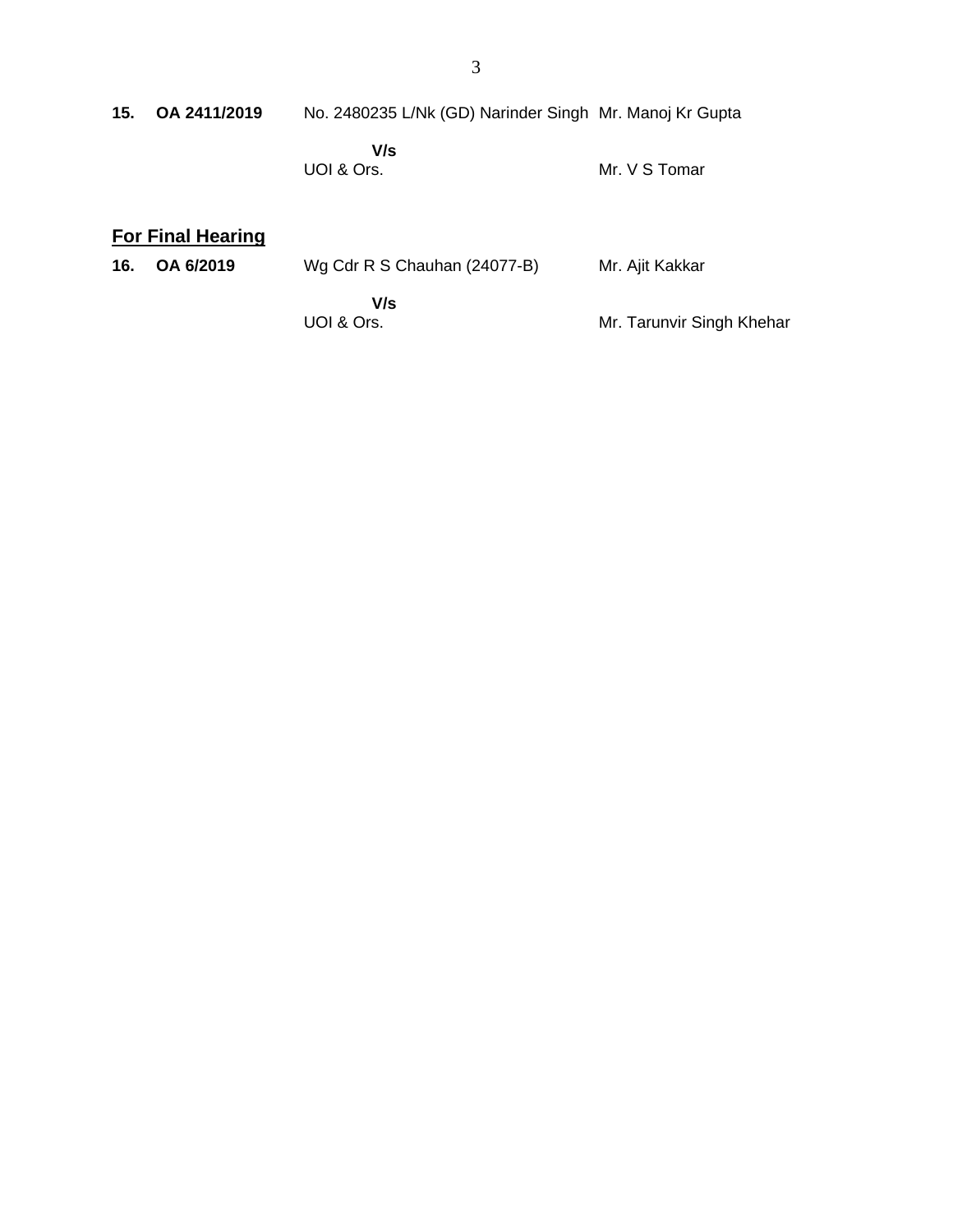# **ARMED FORCES TRIBUNAL, PRINCIPAL BENCH, NEW DELHI LIST OF BUSINESS**

**Date: 05-02-2020**

**Timing: 10:30 AM to 01.00 PM & 02.00 PM to 04.30 PM**

## **COURT No. 2 (Ground Floor)**

## **CORAM:**

## **HON'BLE MS. JUSTICE SUNITA GUPTA HON'BLE AIR MARSHAL B.B.P. SINHA**

|    | S. No. Case No.                      | <b>Parties Name</b>                                         | <b>Advocate for Petitioner /</b><br><b>Respondents</b> |
|----|--------------------------------------|-------------------------------------------------------------|--------------------------------------------------------|
|    | For Judgement                        |                                                             |                                                        |
| 1. | OA 1032/2018                         | IC-61120-P Col Harmeet Singh SM                             | Mr Virender Singh Kadian                               |
|    |                                      | V/s<br>UOI & Ors.                                           | Ms. Barkha Babber                                      |
|    | <b>For Admission</b>                 |                                                             |                                                        |
| 2. | OA 780/2018<br>with<br>MA 652/2018 & | No.4260073Y Ex Hav Gopal Nandan<br>Mishra                   | Mr. V S Kadian                                         |
|    | MA 279/2020                          | V/s<br>UOI & Ors.                                           | Mr Ashok Chaitanya                                     |
| 3. | OA 143/2019<br>with                  | Ex LAC Arshad Azad (No 779446T)                             | Mr. Ajit Kakkar                                        |
|    | MA 556/2019                          | V/s<br>UOI & Ors.                                           | Mr. Prabodh Kumar                                      |
| 4. | OA 1701/2019                         | Ex Sgt Saurabh Suman (No 786188 H) Ajit Kakkar & Associates |                                                        |
|    |                                      | V/s<br>UOI & Ors.                                           | Mr. Neeraj, Sr. CGSC                                   |
| 5. | OA 1702/2019<br>with<br>MA 2628/2019 | Ex RHM Reba Dhar Bhatt (No<br>4148003 Y)                    | Mr Ved Prakash                                         |
|    |                                      | V/s<br>UOI & Ors.                                           | Mr. Shyam Narayan                                      |
|    |                                      |                                                             |                                                        |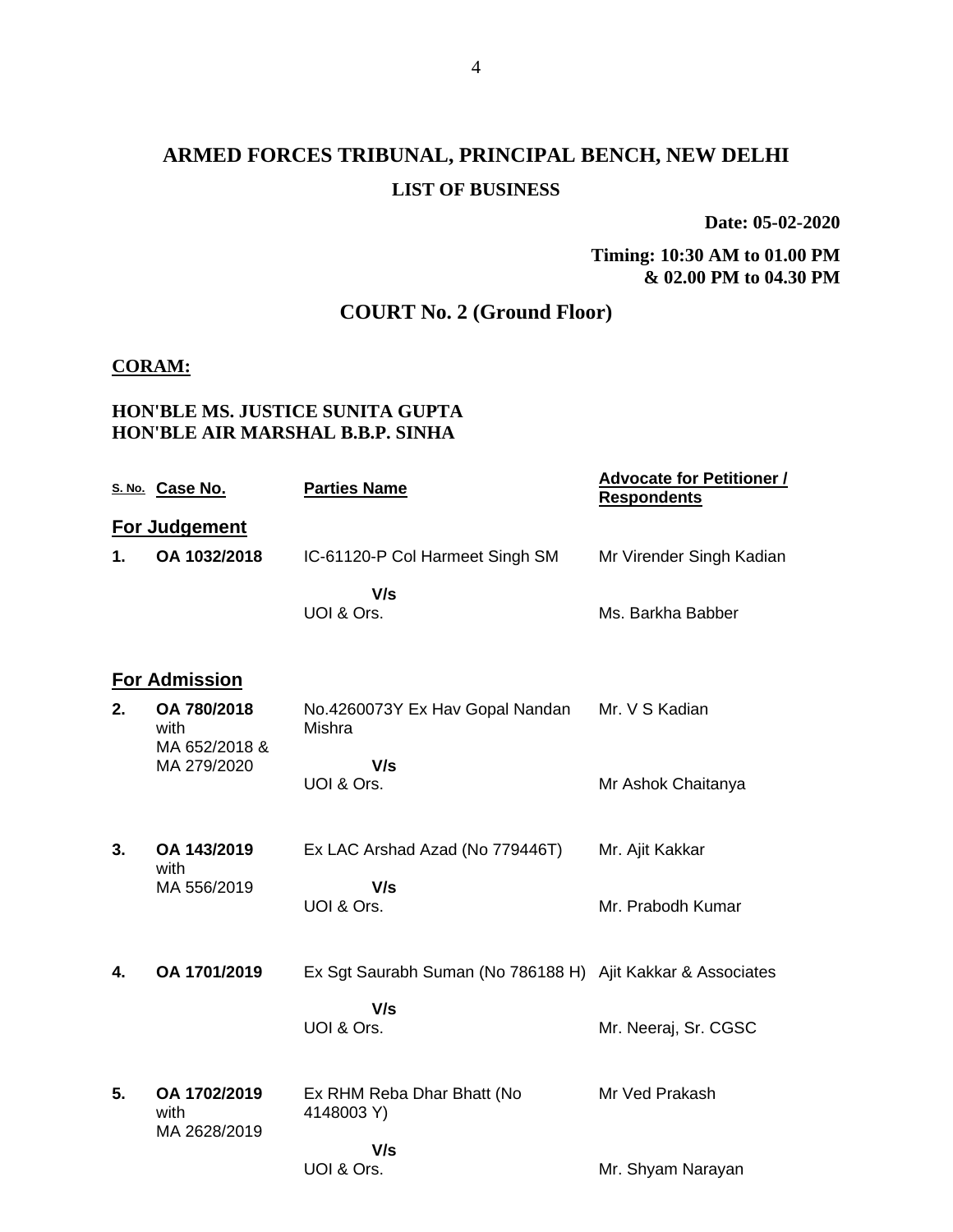**6. OA 241/2020** with MA 277/2020 Ex Dfr Dinesh Kumar (No 15463750 N) Mr Praveen Kumar  **V/s** UOI & Ors. None **7. OA 242/2020** Capt Suruchi Katiyar (NS 23705 Y)  **V/s** UOI & Ors. Mr Praveen Kumar None **Pleadings not complete 8. OA 1174/2017** Smt Manju Devi W/o Late Ex Hav Shyam Lal Sharma  **V/s** UOI & Ors. Mr. Mohan Kumar & Associates Mr V Pattabhi Ram **9. OA 2081/2018** with MA 2287/2018 Ex- Sgt Raj Kumar Nagar  **V/s** UOI & Ors. Mr. Praveen Kumar Mr. Harish V Shankar **10. OA (Appeal) 237/2019** with MA 891/2019 IC 54492X Col Vipin Raj Singh Sirohi (Retd) through Maj Raghuraj Singh Sirohi (Retd) (Pairokar/Father)  **V/s** UOI & Ors. Mr SM Dalal & Ajai Bhalla Mr Harish V Shankar **11. OA 359/2019** Col Sanjay Singh (Retd) (IC 43586P)  **V/s** UOI & Ors. Mr Virender Singh Kadian Mr. Arvind Patel **12. OA 363/2019** with MA 905/2019 Ex Cpl Nishant Kumar (No 903409 R)  **V/s** UOI & Ors. Mr Virender Singh Kadian Mr. Harish V Shankar **13. OA 372/2019** with MA 916/2019 No. 13937405-Y Ex Hav (Hony Nb Sub) Birham Pal Singh  **V/s** UOI & Ors. Mr. Virender Singh Kadian Mr. Ashok Chaitanya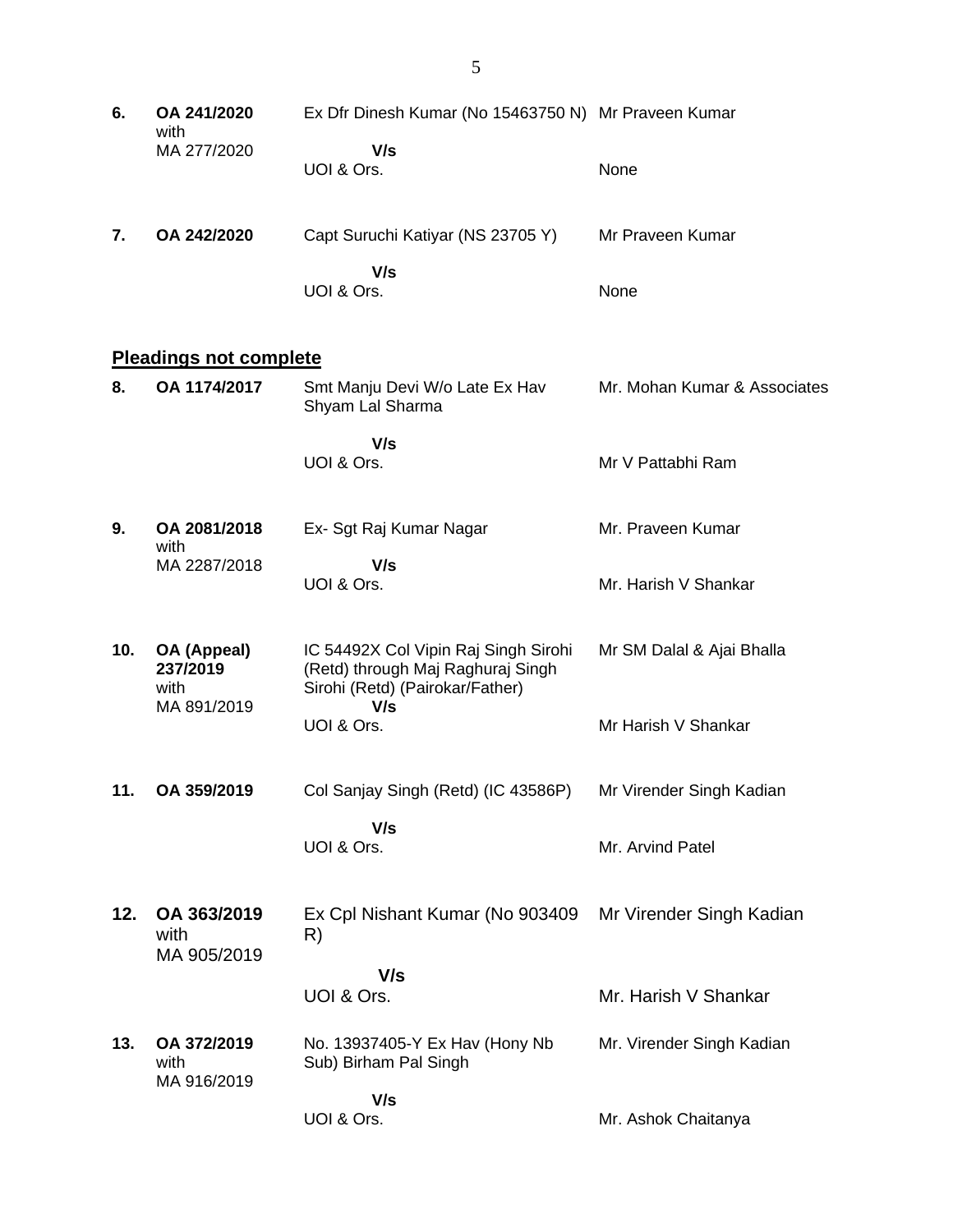| 14. | OA 20/2020                               | Lt Col Dharamvir Singh (IC 57196 X) | Mr Shreeji Bhavsar                                |
|-----|------------------------------------------|-------------------------------------|---------------------------------------------------|
|     |                                          | V/s<br>UOI & Ors.                   | Mr. Tarunvir Singh Khehar                         |
|     | <b>For Execution</b>                     |                                     |                                                   |
| 15. | MA 1933/2019<br>in.                      | Ex Nk Chander Ballabh               | Mr Subhashish Mohanty & Navin<br>Kumar            |
|     | OA 697/2016                              | V/s<br>UOI & Ors                    | Mr. Avdhesh Kumar                                 |
|     | <b>For Orders</b>                        |                                     |                                                   |
| 16. | MA 1854/2019 &<br>MA 1855/2019           | 6382820 A Ex Hav Hans Raj           | Mr HS Tiwari                                      |
|     | in.<br>TA 396/2009                       | V/s<br>UOI & Ors                    | Mr. J S Yadav                                     |
|     |                                          |                                     |                                                   |
| 17. | <b>Pleadings complete</b><br>OA 485/2014 | Ex Rect Sandeep Kumar               | Mr. S S Pandey                                    |
|     | with<br>MA 576/2014                      | V/s<br>UOI & Ors.                   | Mr Anil Gautam                                    |
| 18. | OA 647/2015<br>with                      | Ex Nk Satyendra Kumar               | Ms. Archana Ramesh                                |
|     | MA 696/2015                              | V/s<br>UOI & Ors.                   | Mr SP Sharma                                      |
| 19. | OA 607/2016                              | Maj Amarjeet Singh Virk (Retd)      | Mr. VS Kadian                                     |
|     |                                          | V/s<br>UOI & Ors.                   | Dr Vijendra Singh Mahndiyan                       |
| 20. | OA 879/2016<br>with                      | Ex Hav Kirpa Ram                    | Ms. Archana Ramesh                                |
|     | MA 673/2016                              | V/s<br>UOI & Ors.                   | Mr JS Rawat for R 1-3, Ms Anjali<br>Vohra for R-4 |
| 21. | OA 1499/2016                             | Ex Rect Rakesh Kumar                | Ms. Archana Ramesh                                |
|     |                                          | V/s<br>UOI & Ors.                   | Mr Prabodh Kumar                                  |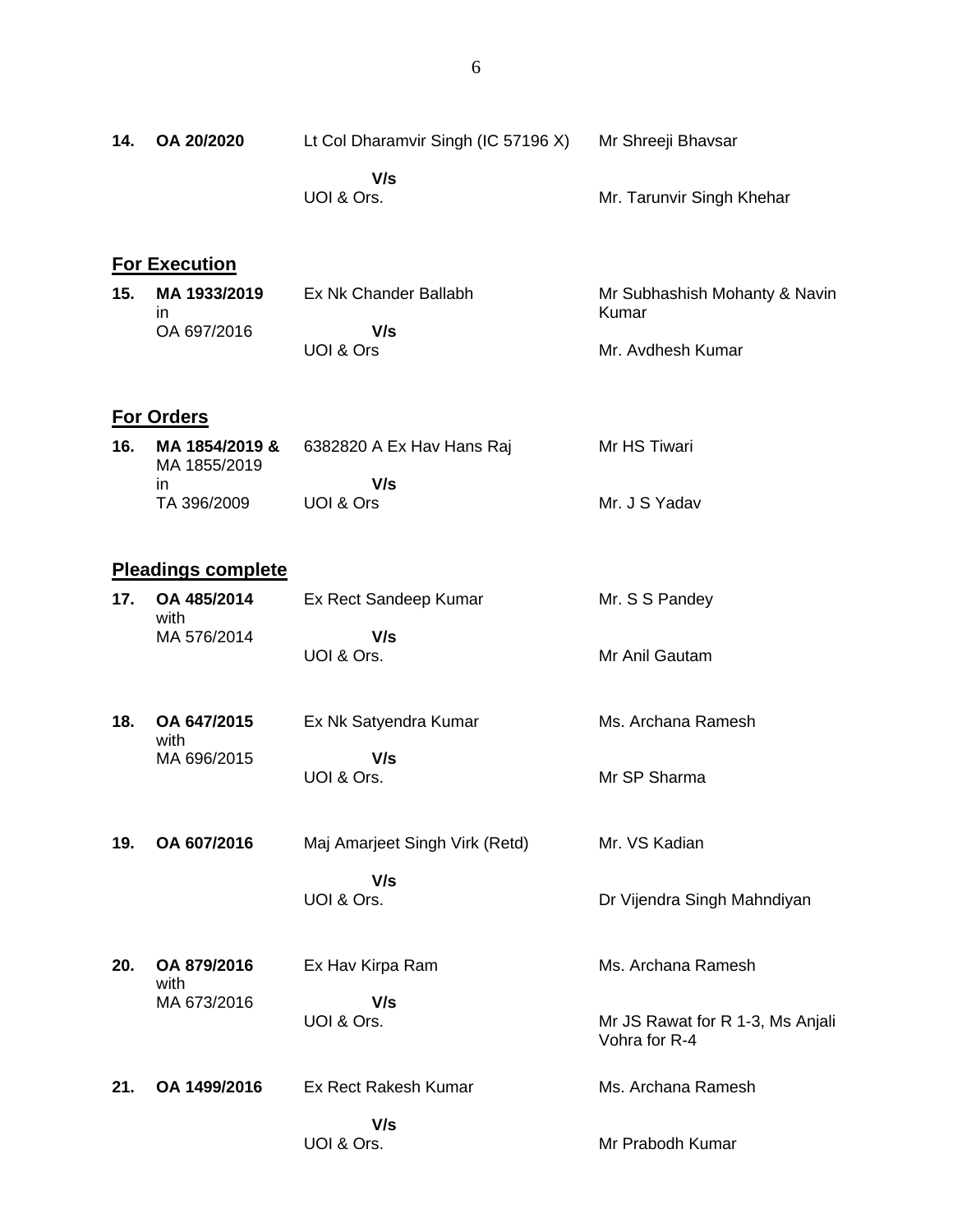| 22. | OA 1653/2016                                      | Sub / M Tech B Veh Kumaravelu                              | Mr. SS Pandey                    |
|-----|---------------------------------------------------|------------------------------------------------------------|----------------------------------|
|     |                                                   | V/s<br>UOI & Ors.                                          | Mr Arvind Patel                  |
| 23. | OA 1676/2016                                      | Lt Col Ayodhya Prasad Pandey (Retd)                        | Mr. R K Tripathi                 |
|     |                                                   | V/s<br>UOI & Ors.                                          | Mr SD Windlesh                   |
| 24. | OA 355/2019<br>with<br>MA 897/2019 &<br>2760/2019 | SL-2904Y Major Siya Ram (Retd)<br>V/s<br>UOI & Ors.        | In Person<br>Ms Jyotsana Kaushik |
|     | <b>Part Heard</b>                                 |                                                            |                                  |
| 25. | OA (Appeal)<br>1922/2018<br>with                  | N. 4576674M Hav Sham Das D Thru<br>his wife Mrs. Raji Nair | Mr. Anand Kumar                  |
|     | MA 2125/2018 &                                    | V/s                                                        |                                  |

UOI & Ors.

3309/2019 **(End of Bd)**  Mr. Karan Singh Bhati, Sr. CGSC with Mr Tarunvir Singh Khehar